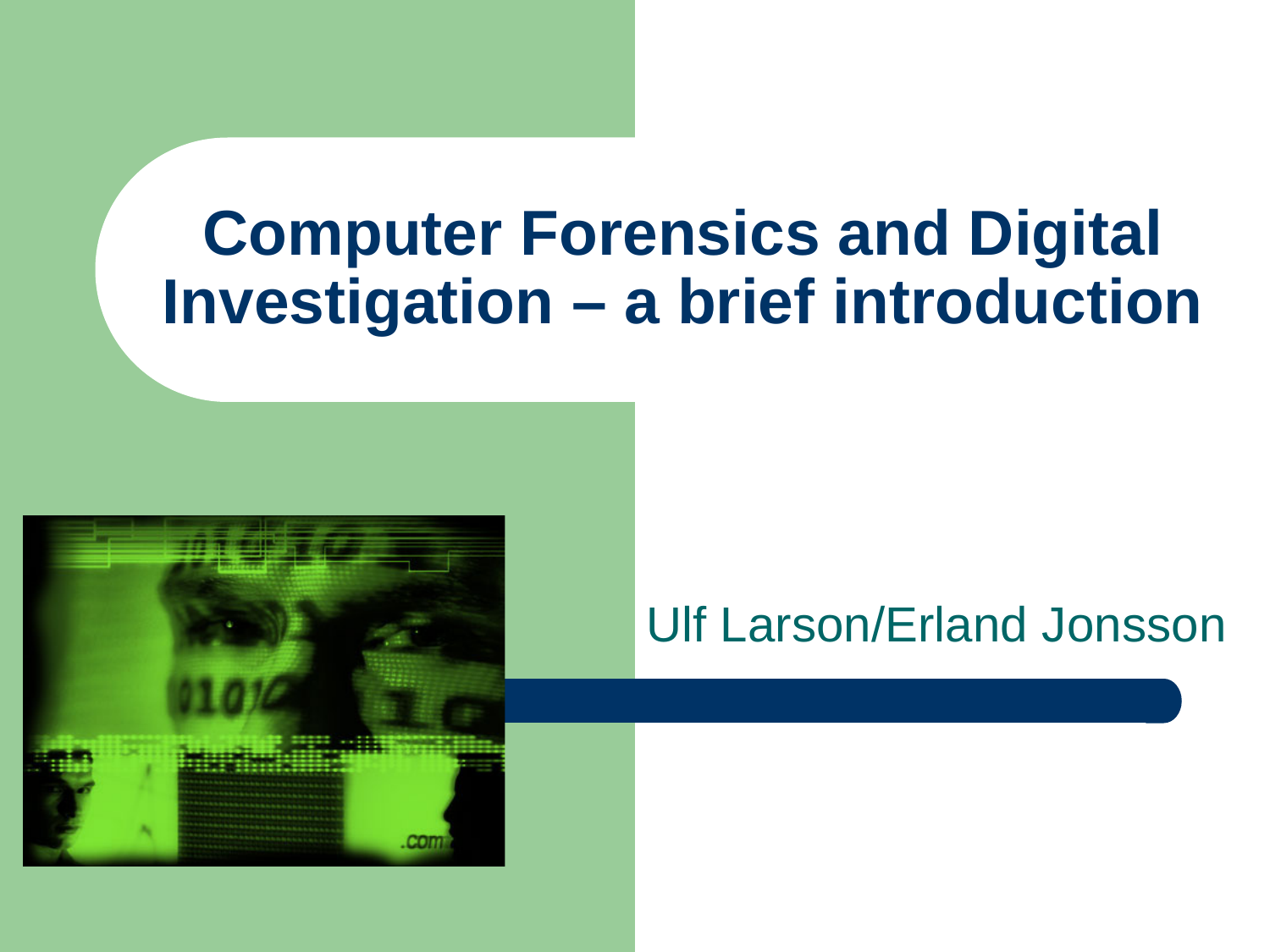# **Defining the word forensic**

- American Heritage Dictionary definition of forensic:
	- "Relating to the use of science or technology in the investigation and establishment of facts or evidence in a court of law*."*
- Many methods use science and technology to investigate and establish facts.
- Forensics are used when the results of the method should be *valid in a court of law*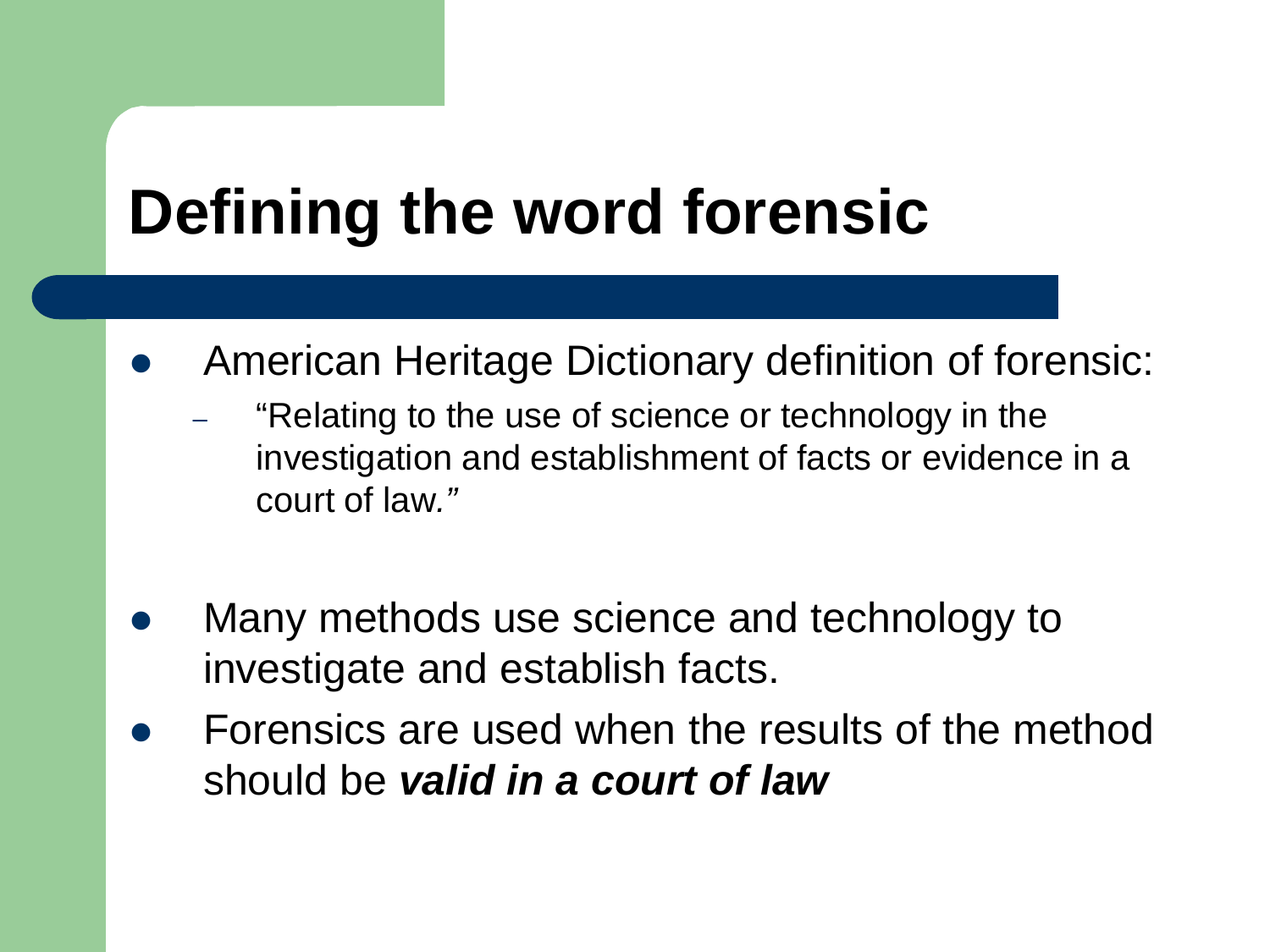# **Defining** *Computer* **forensics**

- Corresponding definition for computer forensics would be:
	- "Relating to the use of computer science or technology in the investigation and establishment of facts or evidence regarding crimes committed with computers, or against computers, in a court of law."
	- or… "The art and science of applying computer science to aid the legal process"
	- or… "The application of computer investigation and analysis techniques to determine potential legal evidence"

Thus, when *computers* are involved in the process of establishing facts that should be valid in a court of law, we denote this process as "computer forensics"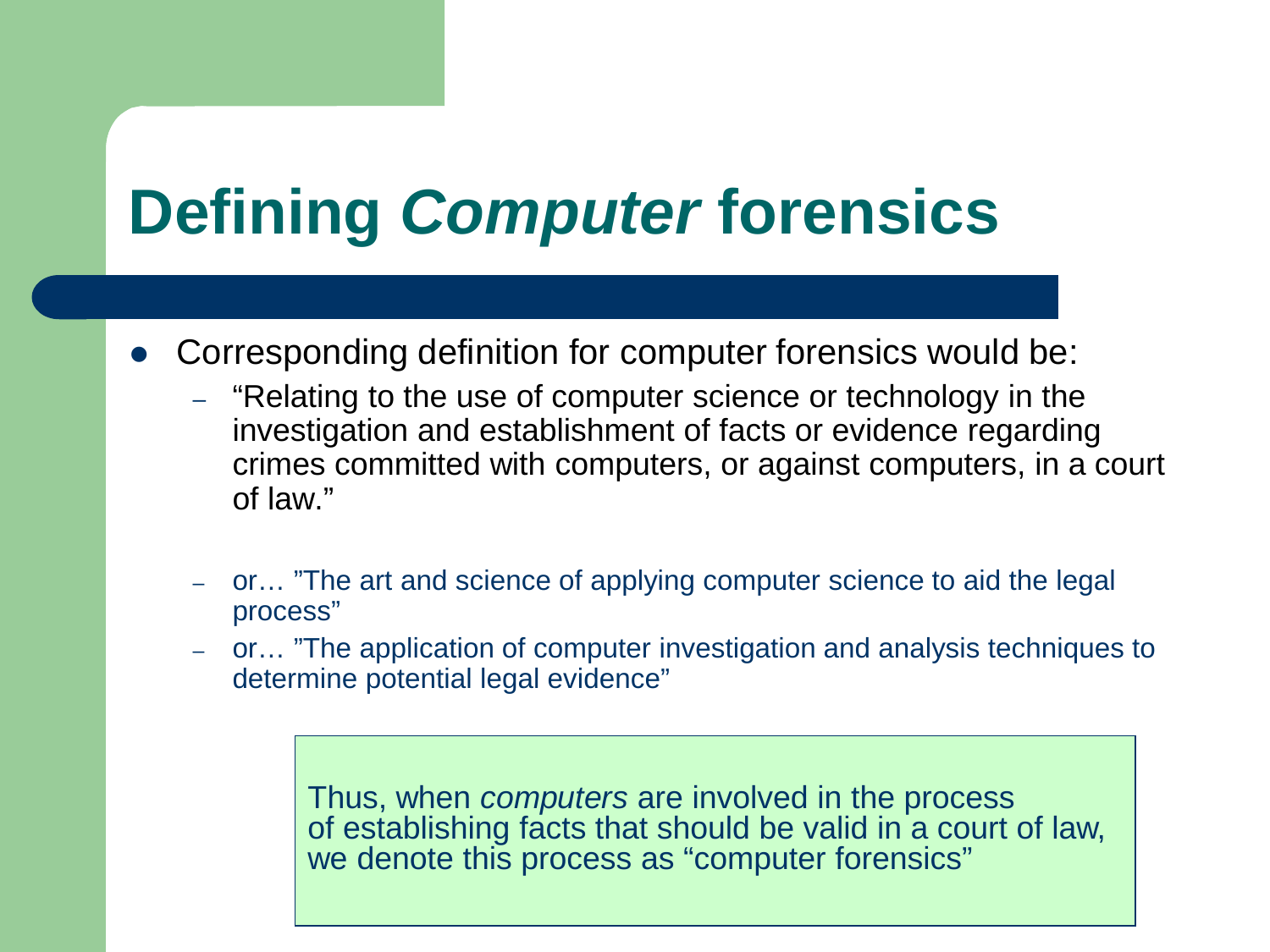### **The digital investigation**

- However, not all investigations goes to court..
	- Corporate investigations
	- Private investigations
- ..and therefore, all investigations are not "computer forensics"
	- A better name for the investigation process is **digital investigation**, or **digital crime scene investigation**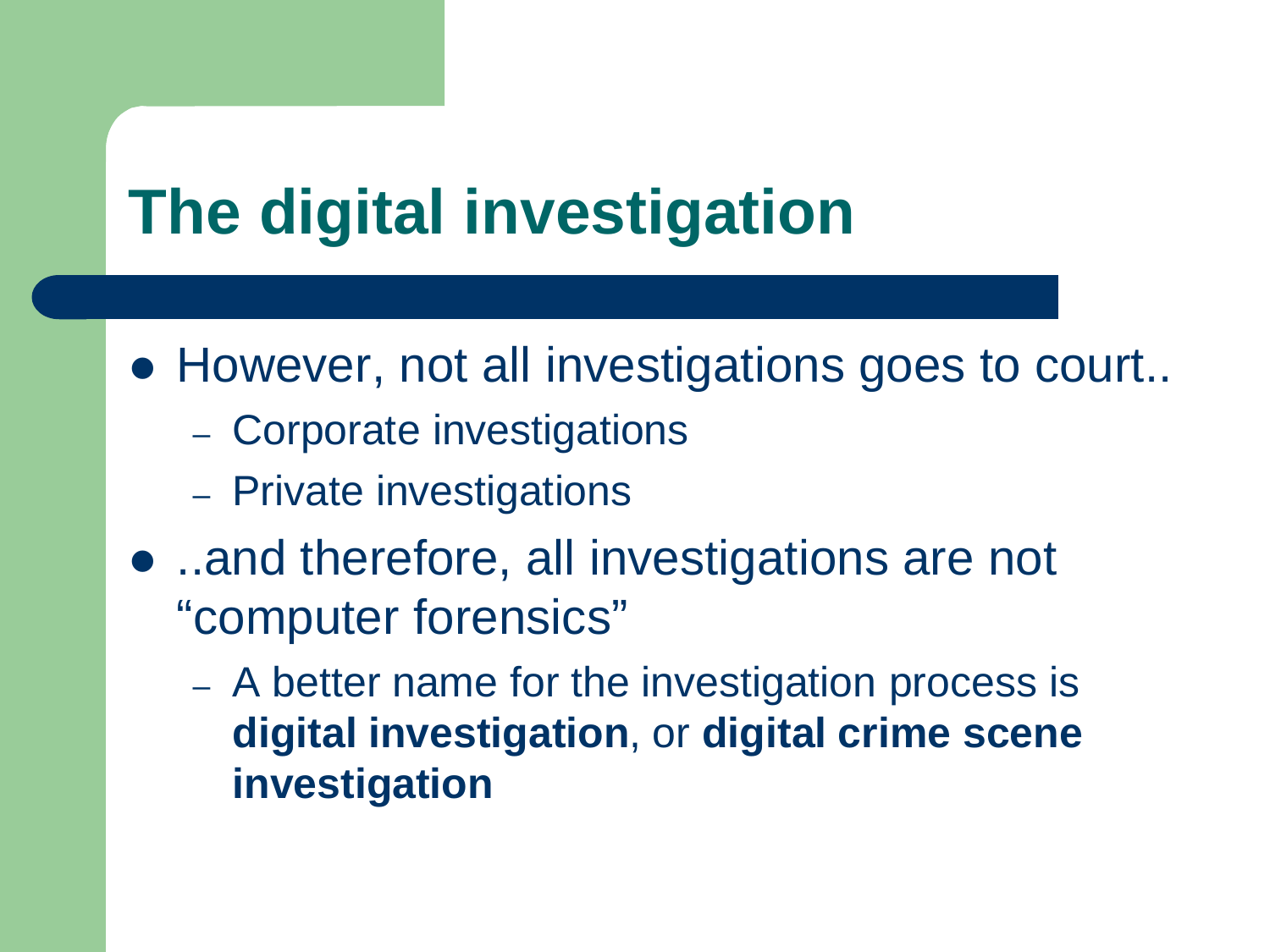### **The digital investigation**

- A digital investigation takes place when a digital incident is reported and evidence needs to be found
- Analogy to physical investigation:
	- A physical investigation considers fibers, footprints, blood stains and fingerprints.
	- A digital investigation considers text files, e-mail messages, log entries and alerts.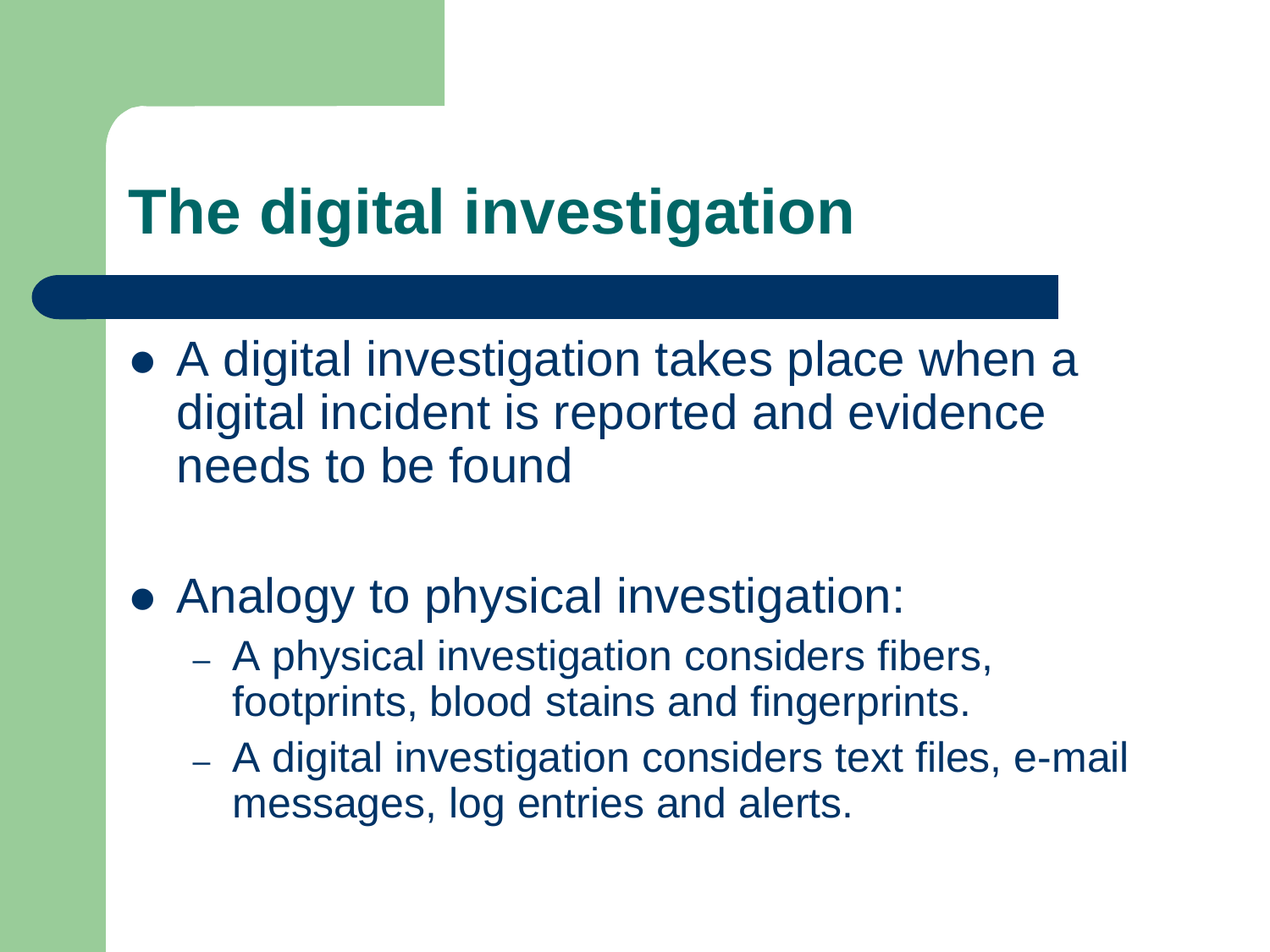## **The digital investigation: Targets**

#### The digital investigation regards:

- Crimes committed *against* computers:
	- Intrusions and break-ins and insider jobs by networked attackers
- Crimes committed *with* computers:
	- Communication between criminals engaged in murder, kidnapping, assault, extortion, drug dealing, espionage, terrorism, child pornography.